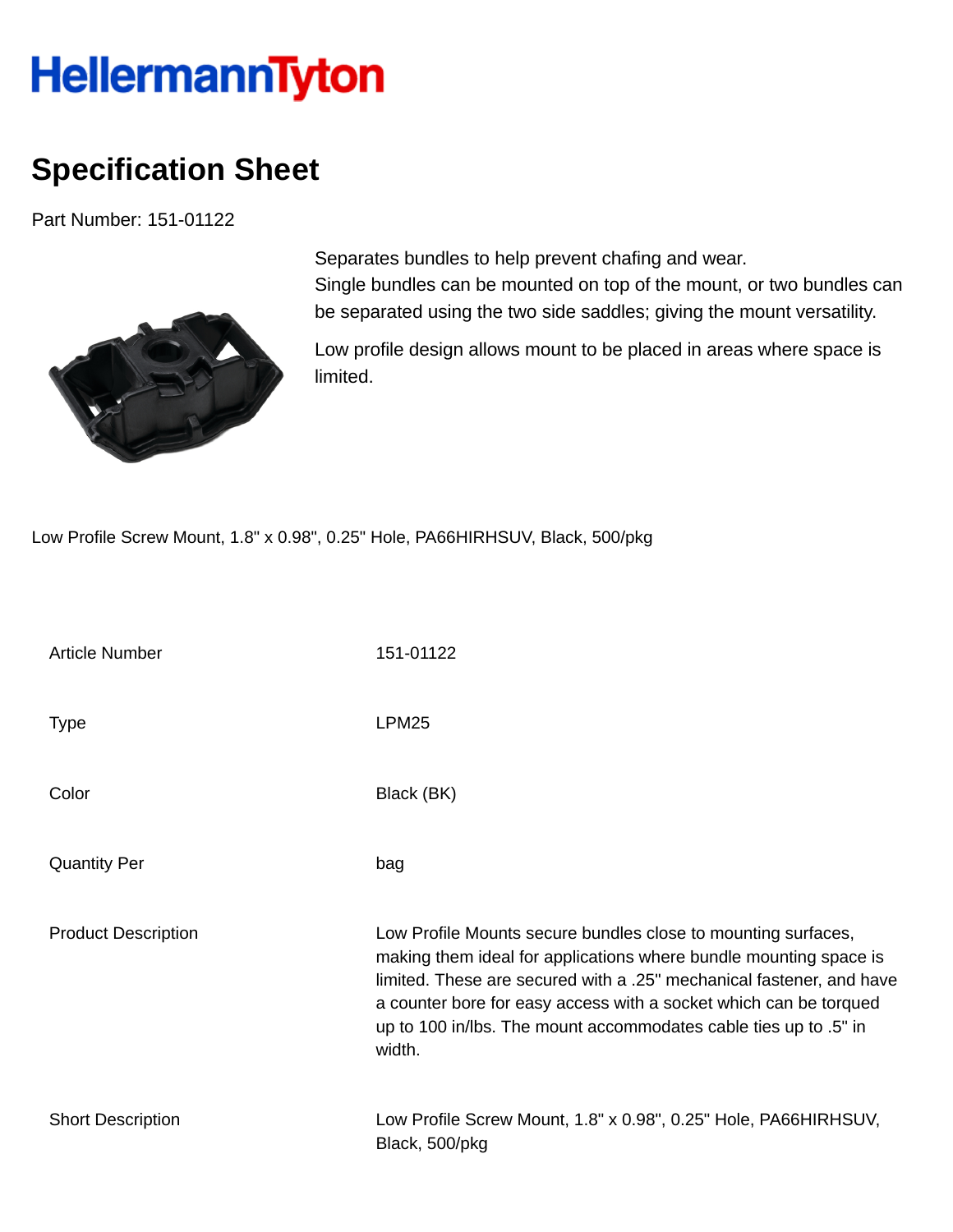| Length L (Imperial)                   | 1.8                             |
|---------------------------------------|---------------------------------|
| Length L (Metric)                     | 45.1                            |
| <b>Fixation Method</b>                | <b>Screw Mounting and Rivet</b> |
| Width W (Imperial)                    | 0.98                            |
| Width W (Metric)                      | 24.9                            |
| <b>Cable Ties</b>                     | T50 - T250                      |
| Height H (Imperial)                   | 0.66                            |
| Height H (Metric)                     | 16.7                            |
| Cable Tie Width Max (Imperial)        | 0.53                            |
| Cable Tie Width Max (Metric)          | 13.5                            |
| Mounting Hole Diameter D (Imperial)   | 0.25                            |
| Mounting Hole Diameter D (Metric)     | 6.7 mm                          |
| Mounting Hole Diameter D Max (Metric) | 6.7                             |